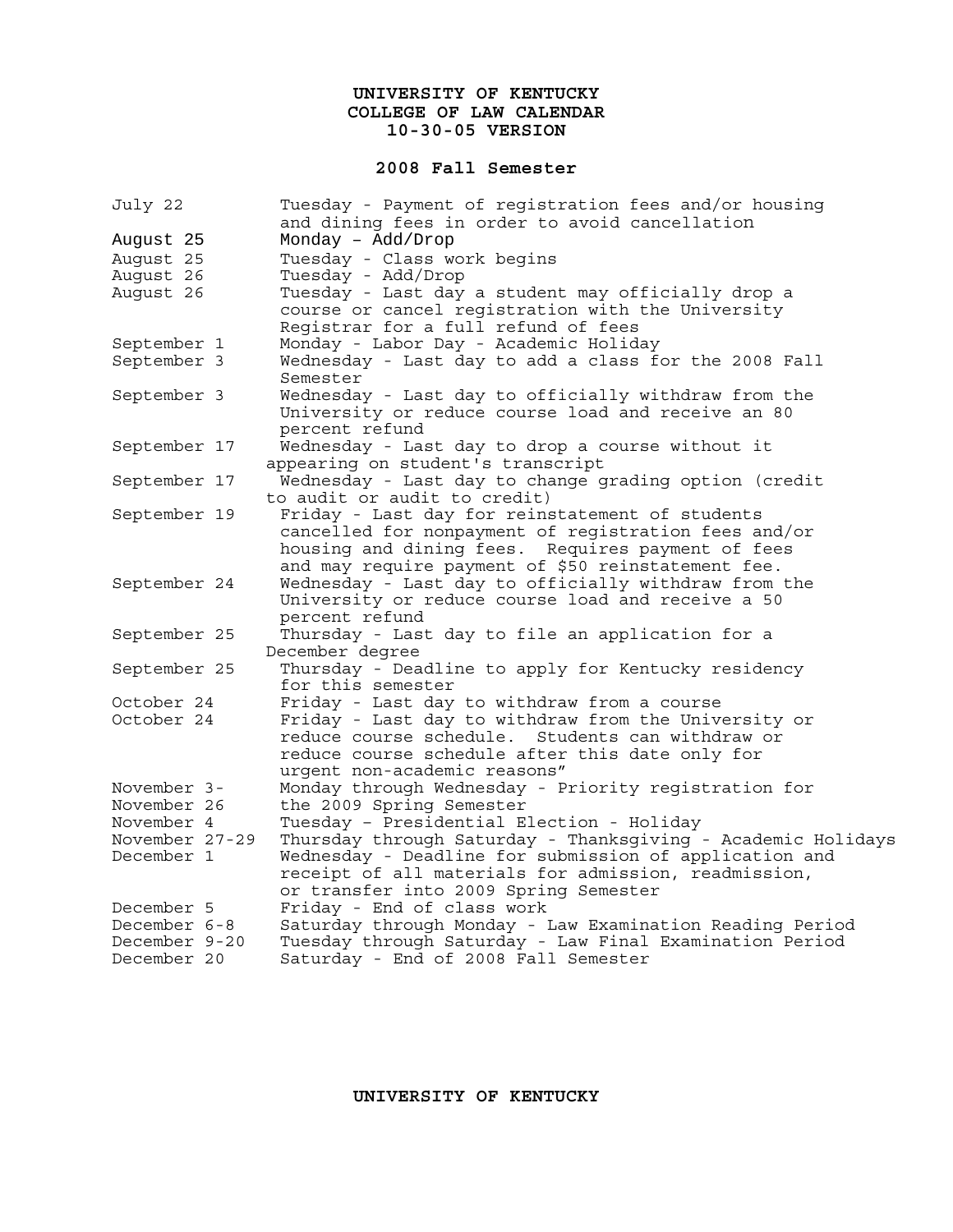### **COLLEGE OF LAW CALENDAR 10-20-05 VERSION**

## **2009 Spring Semester**

| December 22<br>2008 | Monday - Payment of registration fees and/or housing<br>and dining fees in order to avoid cancellation of         |
|---------------------|-------------------------------------------------------------------------------------------------------------------|
|                     | registration                                                                                                      |
| January 12          | Monday - Add/Drop                                                                                                 |
| January 12          | Monday - Class work begins                                                                                        |
| January 13          | Tuesday - Last day to officially drop a course or cancel<br>registration with the University Registrar for a full |
|                     | refund of fees                                                                                                    |
| January 13          | Tuesday - Add/Drop                                                                                                |
| January 19          | Monday - Martin Luther King Birthday - Academic                                                                   |
|                     | Holiday                                                                                                           |
| January 21          | Wednesday - Last day to add a class for the 2009                                                                  |
|                     | Spring Semester                                                                                                   |
| January 21          | Wednesday - Last day to officially withdraw from the                                                              |
|                     | University or reduce course load and receive an 80                                                                |
|                     | percent refund                                                                                                    |
| February 4          | Wednesday - Last day to change grading option (credit                                                             |
|                     | to audit or audit to credit)                                                                                      |
| February 4          | Wednesday - Last day to drop a course without it                                                                  |
|                     | appearing on student's transcript                                                                                 |
| February 6          | Friday - Last day for reinstatement of students                                                                   |
|                     | cancelled for nonpayment of registration fees and/or                                                              |
|                     | housing and dining fees. Requires payment of fees                                                                 |
|                     | and may require payment of \$50 reinstatement fee.                                                                |
| February 11         | Wednesday - Last day to officially withdraw from the                                                              |
|                     | University or reduce course load and receive a 50                                                                 |
|                     | percent refund                                                                                                    |
| February 12         | Thursday - Last day to file an application for a May                                                              |
|                     | degree                                                                                                            |
| February 12         | Thursday - Deadline to apply for Kentucky residency for                                                           |
|                     | this semester                                                                                                     |
| March 1             | Wednesday - Last day for submission of application                                                                |
|                     | for admission for 2009 Fall Semester                                                                              |
| March 13            | Friday - Last day to withdraw from the University or                                                              |
|                     | reduce course schedule. Students can withdraw or                                                                  |
|                     | reduce course schedule after this date only for                                                                   |
|                     | urgent non-academic reasons"                                                                                      |
| March 16-21         | Monday through Saturday - Spring Vacation - Academic                                                              |
|                     | Holidays                                                                                                          |
| March 30-           | Monday through Wednesday - Priority registration for                                                              |
| April 22            | the 2009 Summer Session and 2009 Fall Semester                                                                    |
| April 24            | Friday - End of class work                                                                                        |
| April 25-27         | Saturday through Monday - Law Examination Reading Period                                                          |
| April 28-           | Tuesday through Saturday - Law Final Examination                                                                  |
| May 9               | Period                                                                                                            |
| May 8               | Friday - Law Commencement                                                                                         |
| May 9               | Saturday - End of 2009 Spring Semester                                                                            |

# **UNIVERSITY OF KENTUCKY**